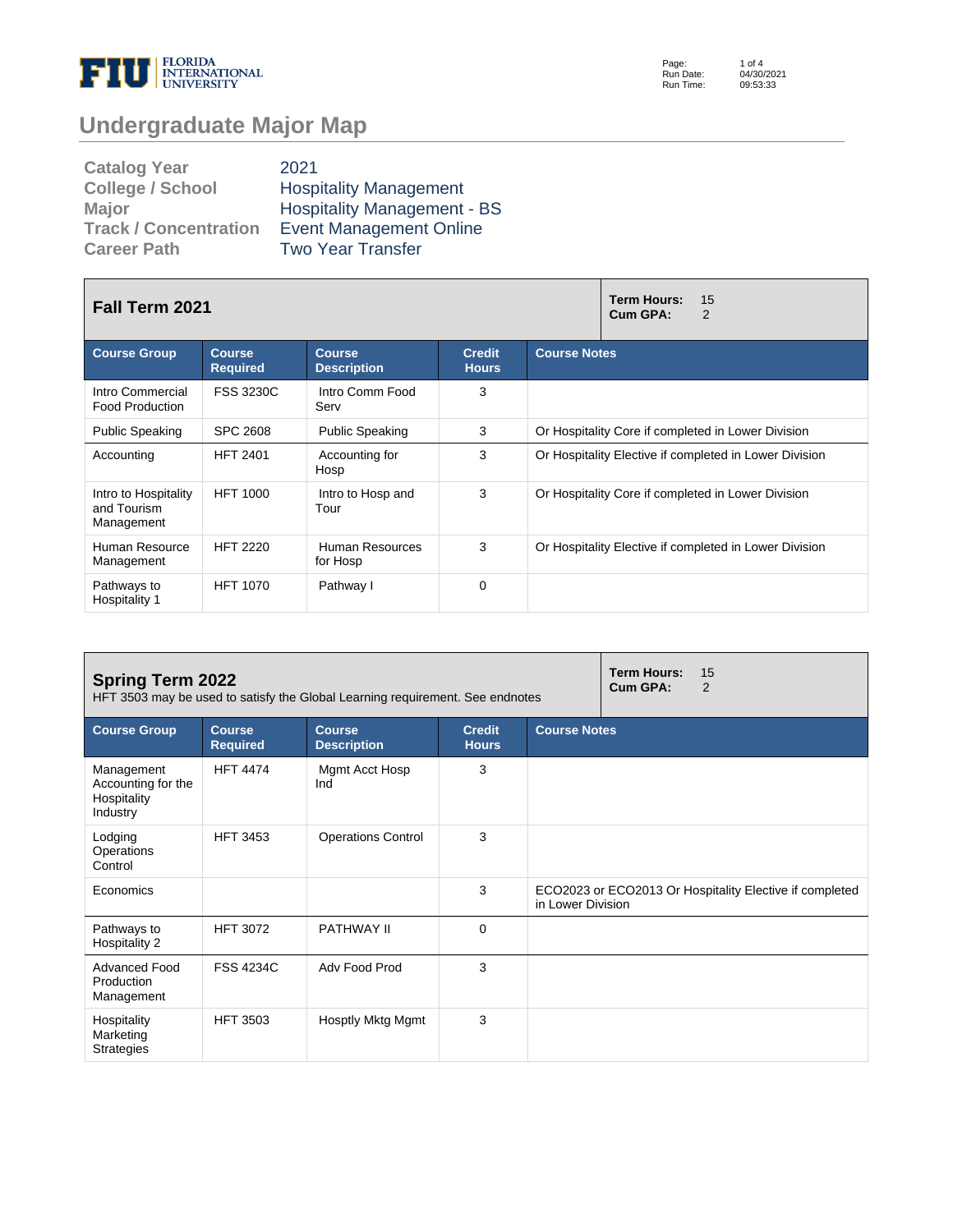

# **Undergraduate Major Map**

| <b>Summer Term 2022</b><br>Use this semester to catch up on coursework if necessary. |                                  |                                     |                               | <b>Term Hours:</b><br>Cum GPA: | 6<br>2 |  |
|--------------------------------------------------------------------------------------|----------------------------------|-------------------------------------|-------------------------------|--------------------------------|--------|--|
| <b>Course Group</b>                                                                  | <b>Course</b><br><b>Required</b> | <b>Course</b><br><b>Description</b> | <b>Credit</b><br><b>Hours</b> | <b>Course Notes</b>            |        |  |
| Law for the<br>Hospitality<br>Industry                                               | <b>HFT 3603</b>                  | <b>Hospitality Law</b>              | 3                             |                                |        |  |
| Advanced<br>Internship                                                               | <b>HFT 4945</b>                  | Adv Intern Hsptly                   | 0                             |                                |        |  |
| Event<br>Management                                                                  | <b>HFT 3754</b>                  | Intro to Events Mgt.                | 3                             |                                |        |  |

| Fall Term 2022                                              |                                  |                                     |                               | <b>Term Hours:</b><br>Cum GPA: | 15<br>$\overline{2}$ |  |
|-------------------------------------------------------------|----------------------------------|-------------------------------------|-------------------------------|--------------------------------|----------------------|--|
| <b>Course Group</b>                                         | <b>Course</b><br><b>Required</b> | <b>Course</b><br><b>Description</b> | <b>Credit</b><br><b>Hours</b> | <b>Course Notes</b>            |                      |  |
| <b>Financial Analysis</b><br>in the Hospitality<br>Industry | <b>HFT 4464</b>                  | Fin Anal Hosp<br>Indust             | 3                             |                                |                      |  |
| Restaurant<br>Management                                    | <b>HFT 3263</b>                  | <b>Restaurant Mgmt</b>              | 3                             |                                |                      |  |
| Hospitality<br>Information<br>Technology                    | <b>HFT 2441</b>                  | Hospitality Info<br>Tech            | 3                             |                                |                      |  |
| Event<br>Management                                         | <b>HFT 3741</b>                  | <b>Planning Meetings</b>            | 3                             |                                |                      |  |
| Hospitality<br><b>Facilities</b><br>Management              | <b>HFT 4323</b>                  | Hosp Facil Environ<br>System        | 3                             |                                |                      |  |

| <b>Spring Term 2023</b><br>HFT 4323 may be used to satisfy the Global Learning requirement. See endnotes |                                  |                                     |                               | Term Hours:<br>Cum GPA: | 12<br>2.75 |  |
|----------------------------------------------------------------------------------------------------------|----------------------------------|-------------------------------------|-------------------------------|-------------------------|------------|--|
| <b>Course Group</b>                                                                                      | <b>Course</b><br><b>Required</b> | <b>Course</b><br><b>Description</b> | <b>Credit</b><br><b>Hours</b> | <b>Course Notes</b>     |            |  |
| Senior Seminar                                                                                           | <b>HFT 4294</b>                  | Sr. Sem. Hosp.<br>Mgmt.             | 3                             |                         |            |  |
| Hospitality<br>Analytics and<br>Revenue<br>Management                                                    | <b>HFT 4413</b>                  | Hosp Analytics &<br>Rev Mgt         | 3                             |                         |            |  |
| <b>Additional Event</b><br>Management<br>Course                                                          | <b>HFT 3753</b>                  | Conv & Trd Shw<br>Mgmt              | 3                             |                         |            |  |
| Event<br>Management                                                                                      | <b>HFT 4757</b>                  | <b>Advanced Events</b><br>Mgt       | 3                             |                         |            |  |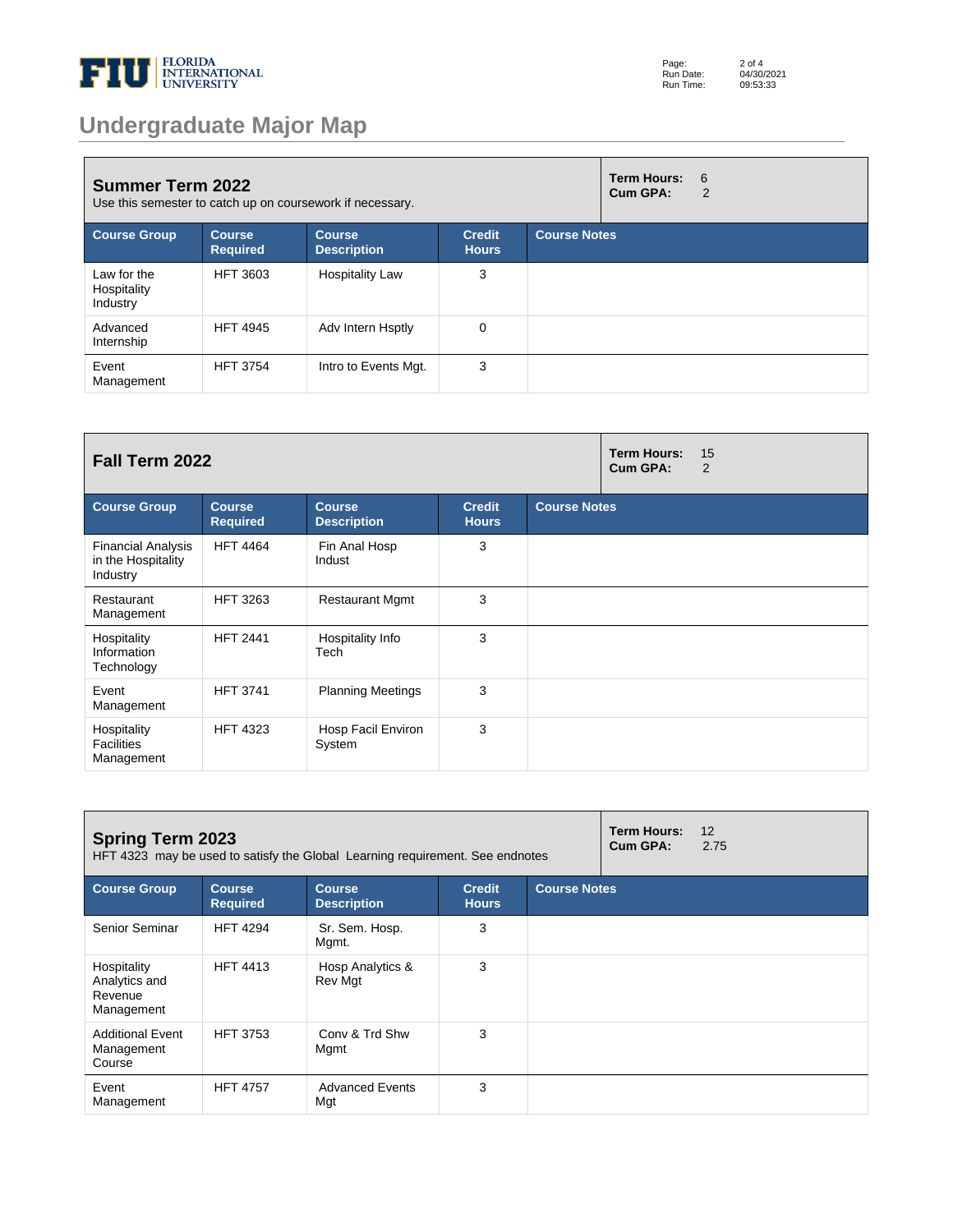

### **Undergraduate Major Map**

| <b>Summer Term 2023</b><br>Use this Semester to catch up on coursework if necessary. | Cum GPA: |  |
|--------------------------------------------------------------------------------------|----------|--|
| <b>Hospitality Industry Experience</b>                                               |          |  |

#### **General Requirements**

\*Critical Indicator is the minimum grade indicated in specific courses to demonstrate proficiency and progress in major. Earning less than the minimum grade is a trigger for a conversation with advisor.\* 

Transfer students are assumed to have completed an Associates of Arts Degree from a Florida Public Institution or completed 60 credits and the University Core Curriculum Requirements. 

In addition, the following courses are required of incoming transfer students: 

Global Learning Requirement for Transfers: Transfers entering FIU Fall 2011 or later are required to take two Global Learning courses. 

Those who meet University Core Curriculum Requirements prior to entering FIU 

-Two Global Learning Discipline Specific Courses (One of the two may be a Global Learning Foundation Course chosen in consultation with your advisor) 

Those who do not meet University Core Curriculum Requirements prior to entering FIU -One Global Learning Foundation Course (from the University Core Curriculum) -One Global Learning Discipline Specific Course 

Transfer courses may not be used to meet the FIU Global Learning Requirement. For a list of Global learning courses: http://goglobal.fiu.edu 

School of Hospitality and Tourism Management Selected Major Requirements: 

Industry Experience Requirement: 1300 hours - A total of 1300 documented hours of hospitality/ tourism related practical training work experience is required. This includes 300 hours in HFT 4945 Advanced Internship. A minimum of 800 hours must be completed while enrolled in the degree program at FIU. The Advanced Internship must be track-related and approved by an advisor. Work experience documentation is required. Students with extensive industry management experience may apply for a waiver of the 1000 hour work experience and Advanced Internship. 

Hospitality Management offers 6 majors and the option of a general Hospitality major. If one of the 6 majors is chosen, 4 specific major courses are required and 2 major related electives. If the general hospitality option is chosen, the electives may be chosen from any of the courses offered in our program. Students who do not take any of the 6 lower division prerequisites prior to transferring into FIU with 60 credits, will need to take 6 additional credits of major electives if a major is selected.

The 6 majors are:

Beverage Management Culinary Management Hotel/Lodging Management Restaurant/Foodservice Management